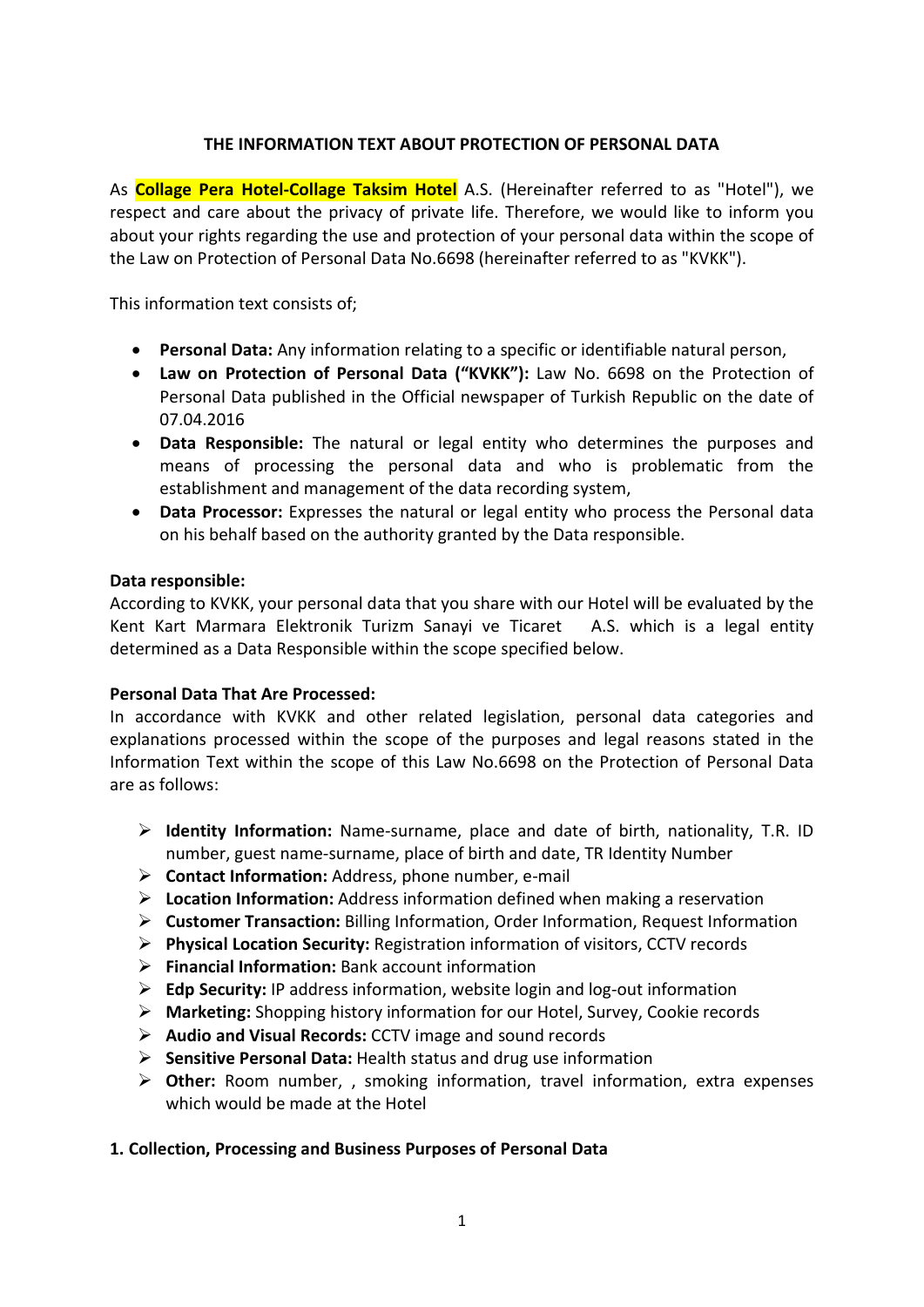Your personal data may vary depending on the relationship between you and our Hotel; Our Hotel may collect through oral, written or electronic means by means of automated or nonautomated methods, units, website, written, oral or electronic ways with similar means. Your personal data will be created and updated as long as your relationship with our Hotel continues.

Your personal data are collected by the relevant business units, the legal and commercial security of the Hotel and our business relations with the Hotel, the determination and implementation of our Hotel's strategies and the execution of the human resources policies of our Hotel. In accordance with the KVKK Article No. 5. and 6., personal data processing requirements and purposes,

- In accordance with the rules of law and integrity,
- Accurate and up-to-date,
- For specific, clear and legitimate purposes,
- Linked to the purpose of the process, limited and measured
- to be kept for the period stipulated in the relevant legislation or for the purpose for which they were processed

It will be processed in accordance with the rules mentioned above.

Your Personal Data shall be processed for the legal reasons referred to in Article 5 (2) of the KVKK "a) Clearly stipulated in the laws", "c) It is necessary to process personal data belonging to the parties of the contract, provided that it is directly related to the establishment or execution of a contract", "ç) It is obligatory to fulfill the legal liability for the data responsible" e) Data processing is mandatory for the establishment, use or protection of a right" and with the purposes which are mentioned below:

• Execution of processes regarding accommodation service,

• Registering to the Hotel's online software systems in order to execute its sales and marketing policies,

• Carrying out the necessary work by our business units in order to make you benefit from the products and services offered by the Hotel,

- Measuring and increasing customer satisfaction,
- Collecting and evaluating complaints and suggestions regarding Hotel products and services,

• Recommending the products and services offered by the Hotel to you, planning and/or performing market research activities for the sales and marketing of products and services,

• Ensuring the legal, technical and commercial job security of the relevant persons in a business relationship,

- Following and executing legal affairs,
- Conducting finance and/or accounting affairs.

Your personal data will be processed with your explicit consent in accordance with the legal reasons specified in the KVKK and Electronic Commerce Law in order to inform you about your accommodation information and your transfer requests for Hotel services.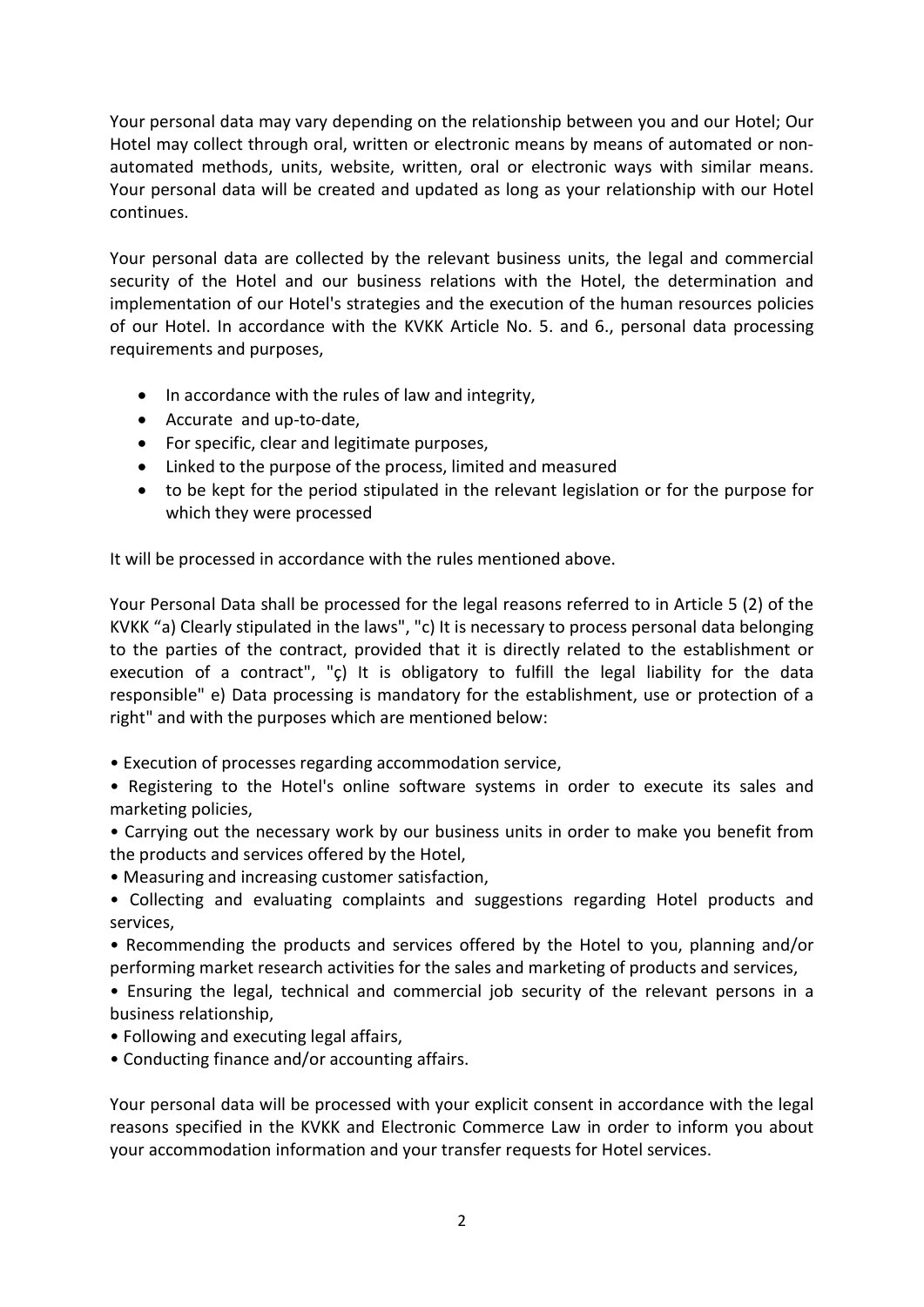Your sensitive personal data will be processed by obtaining the explicit consent of the guests in accordance with the legal reason specified in Article 6 (2) of the KVKK for the purpose of verifying the identity of the person to be served and providing the Hotel services in a healthy way.

# 2. To whom and to what purpose the personal data would be processed:

Your personal data will be transferred without seeking the explicit consent of the data subject in accordance with Article 8 (2) (a) of the KVKK for the following purposes:

- It shall be shared with the General Directorate of Security in order to fulfill our legal obligations arising from the relevant legislation.
- Within the scope of the collection of fees/payments for products and services in order to carry out financial and / or accounting affairs, if necessary, they may be shared with the notary public, enforcement offices and/or courts.
- In order to fulfill the legal obligations in accordance with the relevant legislation, if required or requested, it can be shared with the relevant public institutions and organizations.
- It shall be shared with the contracted cargo company in order to deliver the items left and forgotten at the Hotel.
- In order to follow the legal processes, it can be shared with our lawyers as required within the framework of the confidentiality obligation.
- It would be shared with tour and transfer service companies in order to meet customer satisfaction and demands.

## 3. Method and the legal reason of collecting personal data:

Your personal data, all kinds of verbal, written or electronic media/environment, in accordance with the above mentioned purposes to offer our services within the scope of our Hotel's contract and the liability of the law fully and accurately acquired in order to be fulfilled. Your personal data collected for this legal reason may be processed and transferred for the purposes specified in articles (1) and (2) of this text in accordance with the personal data processing requirements and purposes set out in Articles 5 and 6 of the ("KVKK") Law.

## 4. Your rights arising out of the Article 11 of KVKK:

As personal data holders, if you submit your requests for your rights to our Hotel by the methods set out below, our Hotel will finalize it free of charge within 30 days at the latest. However, if a fee is stipulated by the Personal Data Protection Board, the fee set by our Hotel will be charged. In this context,

You have the right to apply to our Hotel and

- a) to learn whether your personal data and information are processed or not, and
- b) if processed, to request information in connection therewith, and
- c) to learn the purpose of processing and whether such data are used for the intended purposes or not, and